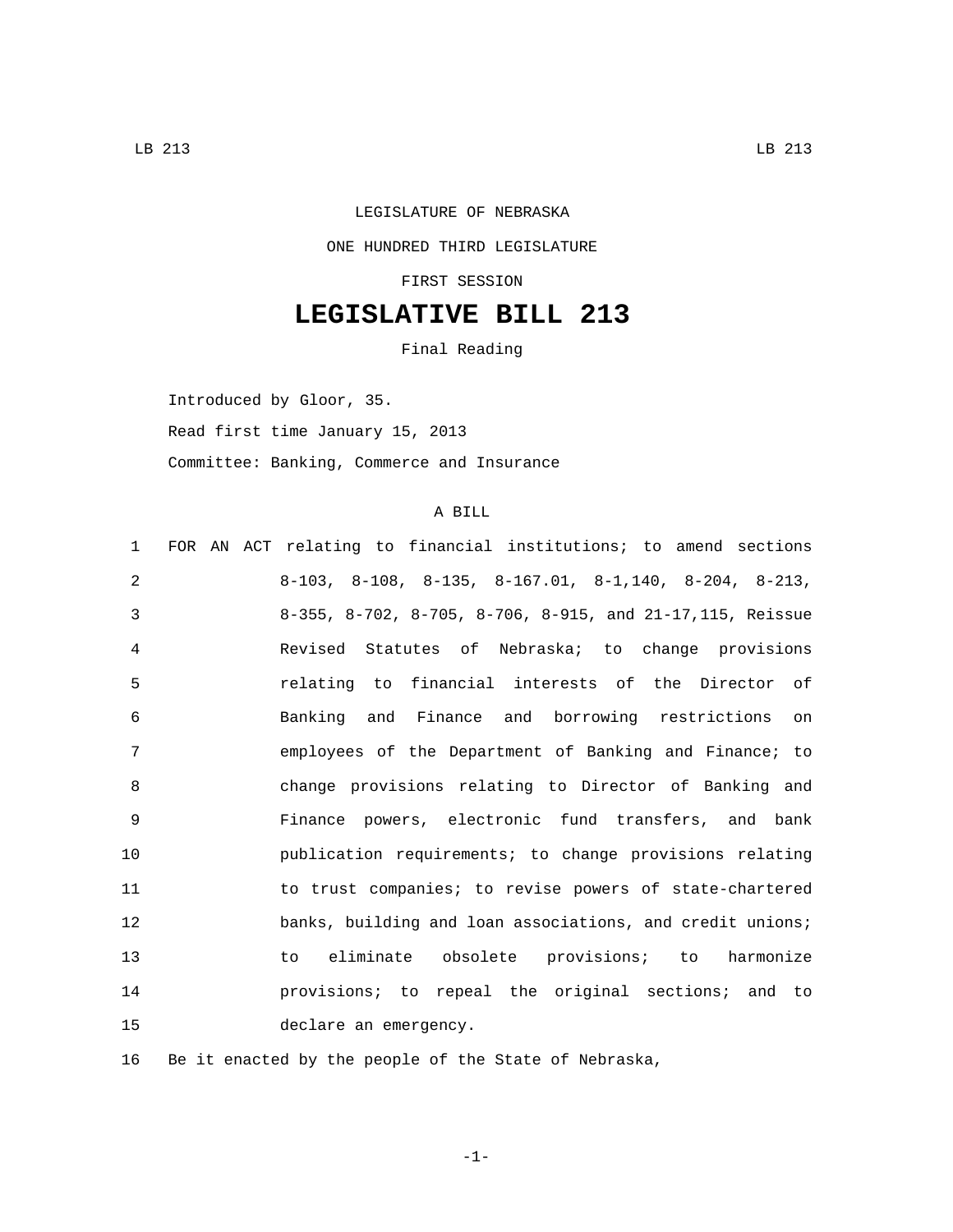Section 1. Section 8-103, Reissue Revised Statutes of 2 Nebraska, is amended to read:

 8-103 (1) The director shall have charge of and full supervision over the examination of banks and the enforcement of compliance with the statutes by banks and their holding companies in their business and functions and shall constructively aid and assist banks in maintaining proper banking standards and efficiency. The director shall also have charge of and full supervision over the examination of and the enforcement of compliance with the statutes by trust companies, building and loan associations, and credit unions in their business and functions and shall constructively aid and assist trust companies, building and loan associations, and credit unions in 13 maintaining proper standards and efficiency.

 (2) If the director is financially interested directly or indirectly in any financial institution doing business in Nebraska, subject to his or her jurisdiction, the financial institution shall be under the direct supervision of the Governor, and as to such financial institution, the Governor shall exercise all the supervisory powers otherwise vested in the Director of Banking and Finance by the laws of this state, and reports of examination by state bank examiners, foreign state bank examiners, examiners of the Federal Reserve Board, examiners of the Office of the Comptroller of 23 the Currency, and examiners for of the Federal Deposit Insurance Corporation, and examiners of the Consumer Financial Protection 25 Bureau shall be transmitted to the Governor.

-2-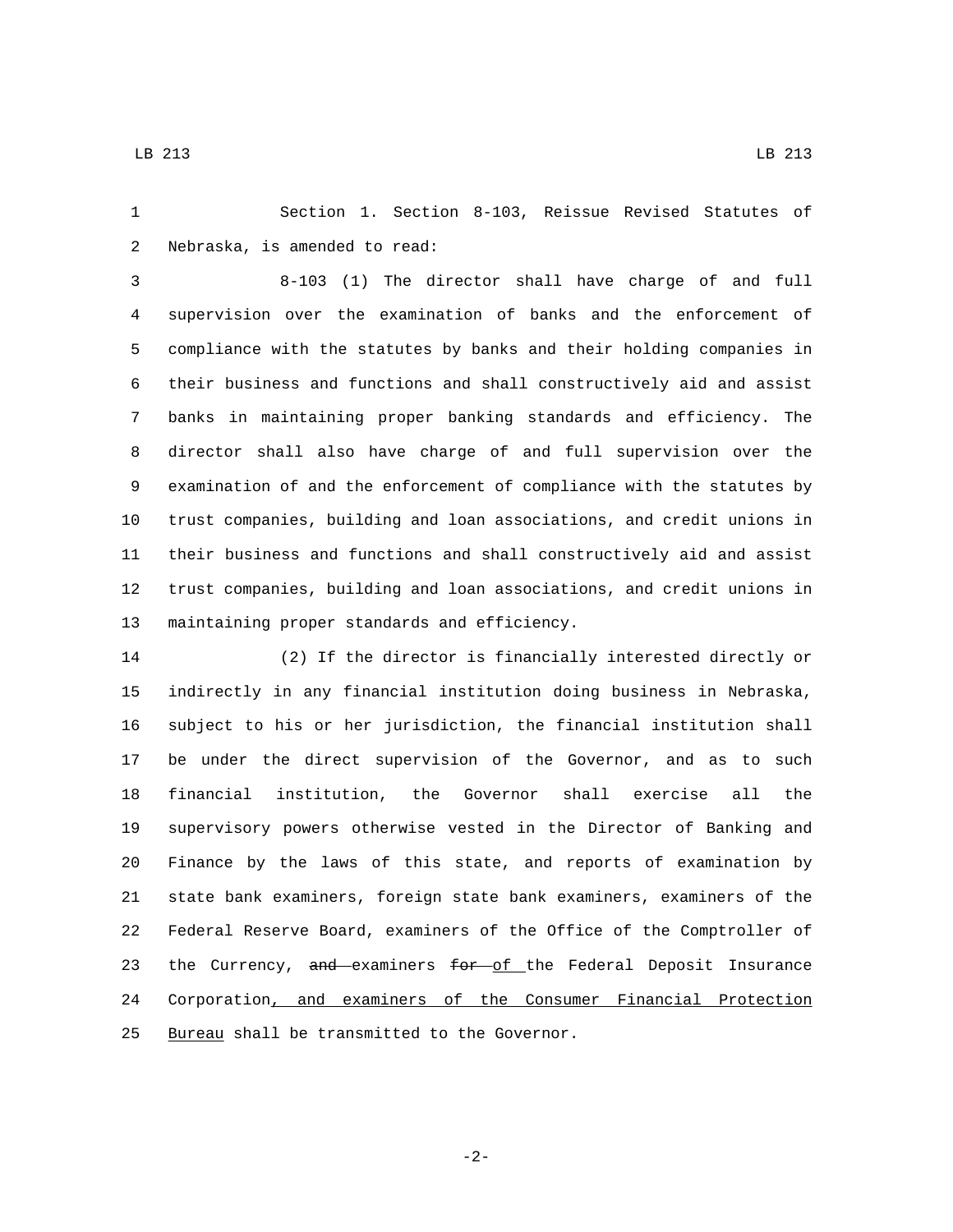(3)(a) No person employed by the department shall be permitted to borrow money from any financial institution doing business in Nebraska subject to the jurisdiction of the department, except that persons employed by the department may borrow money in the normal course of business from the Nebraska State Employees Credit Union. If the credit union is acquired by, or merged into, a Nebraska state-chartered credit union, persons employed by the department may borrow money in the normal course of business from the 9 successor credit union.

 (b) In the event a loan to a person employed by the department is sold or otherwise transferred to a financial institution doing business in Nebraska and subject to the jurisdiction of the department, no violation of this section occurs if (i) the person employed by the department did not solicit the sale or transfer of the loan and (ii) the person employed by the department gives notice to the director of such sale or transfer. The director, in his or her discretion, may require such person to make 18 all reasonable efforts to seek another lender.

 (4) Any person who intentionally violates this section or who aids, abets, or assists in a violation of this section shall be 21 guilty of a Class IV felony.

 Sec. 2. Section 8-108, Reissue Revised Statutes of 23 Nebraska, is amended to read:

 8-108 (1) The director, his or her deputy, or any duly appointed examiner shall have power to make a thorough examination

-3-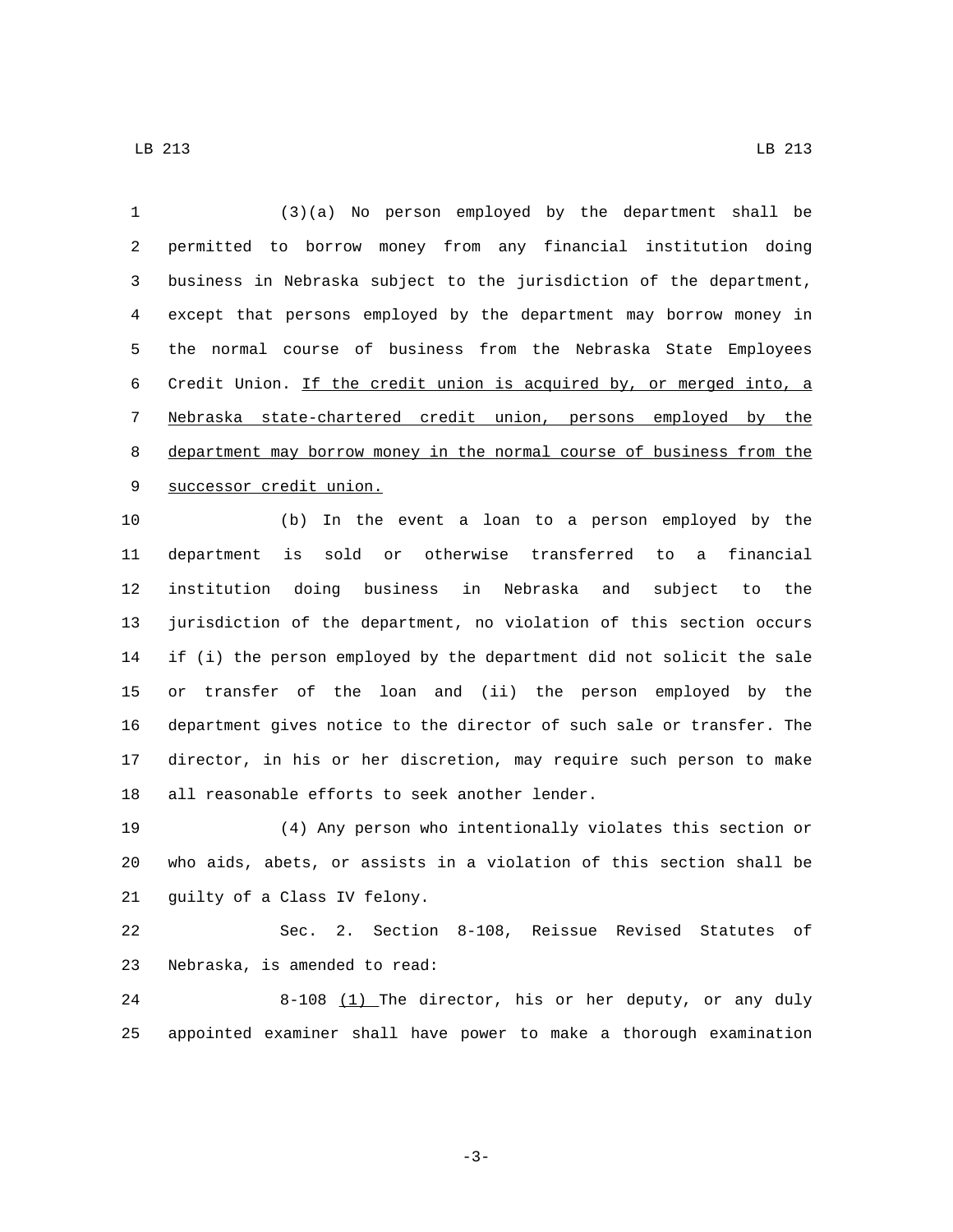into all the books, papers, and affairs of any bank or other institution in Nebraska subject to the department's jurisdiction, or its holding company, if any, and in so doing to administer oaths and affirmations, to examine on oath or affirmation the officers, agents, and clerks of such institution or its holding company, if any, touching the matter which they may be authorized and directed to inquire into and examine, and to subpoena the attendance of any person or persons in this state to testify under oath or affirmation in relation to the affairs of such institution or its holding company, if any. Such powers shall include, but not be limited to, the authority to examine and monitor by electronic means the books, papers, and affairs of any financial institution or the holding company of a financial institution. The examination may be in the presence of at least two members of the board of directors of the institution or its holding company, if any, undergoing such examination, and it shall be the duty of the examiner to incorporate in his or her report the names of the directors in whose presence the 18 examination was made.

 (2) The director may accept any examination or report from the Federal Deposit Insurance Corporation, the Federal Reserve 21 Board, the Comptroller of the Currency, the Consumer Financial 22 Protection Bureau, or a foreign state agency.

 (3) The director may provide any such examination or report to the Federal Deposit Insurance Corporation, the Federal 25 Reserve Board, the Comptroller of the Currency, the Consumer

-4-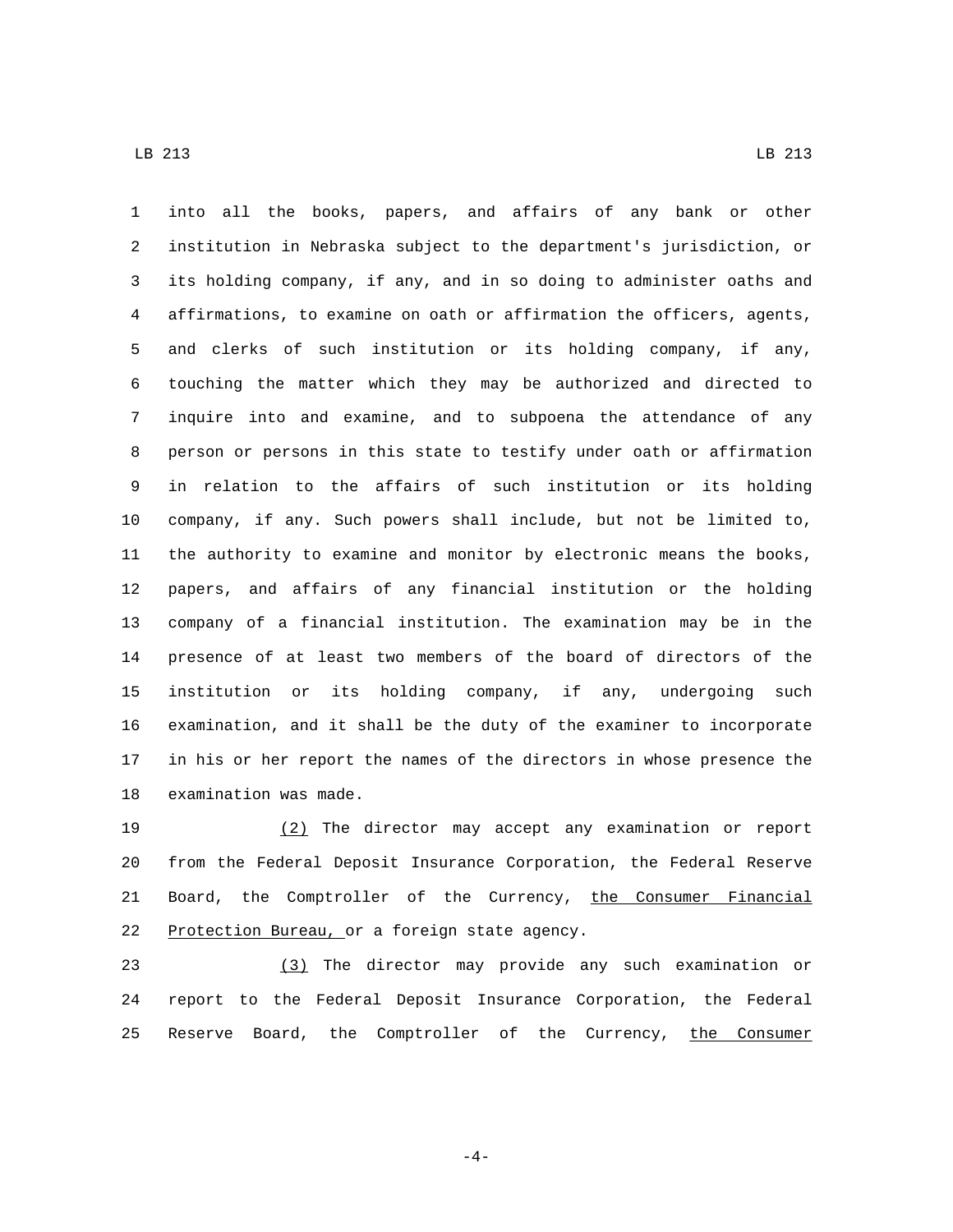Financial Protection Bureau, or a foreign state agency. The department shall have power to examine the books, papers, and affairs of any electronic data processing center which has contracted with a financial institution to conduct the financial institution's electronic data processing business. The department may charge the electronic data processing center for the time spent by examiners in such examination at the rate set forth in section 8-606 for examiners' time spent in examinations of financial institutions. Sec. 3. Section 8-135, Reissue Revised Statutes of 10 Nebraska, is amended to read: 8-135 (1) All persons, regardless of age, may become depositors in any bank and shall be subject to the same duties and liabilities respecting their deposits. Whenever a deposit is accepted by any bank in the name of any person, regardless of age, the deposit may be withdrawn by the depositor by any of the following methods: (a) Check or other instrument in writing. The check or other instrument in writing constitutes a receipt or acquittance if the check or other instrument in writing is signed by the depositor and constitutes a valid release and discharge to the bank for all 20 payments so made; or (b) Electronic means through:21 (i) Preauthorized direct withdrawal;22 23 (ii) An automatic teller machine; 24 (iii) A debit card; (iv) A transfer by telephone;25

-5-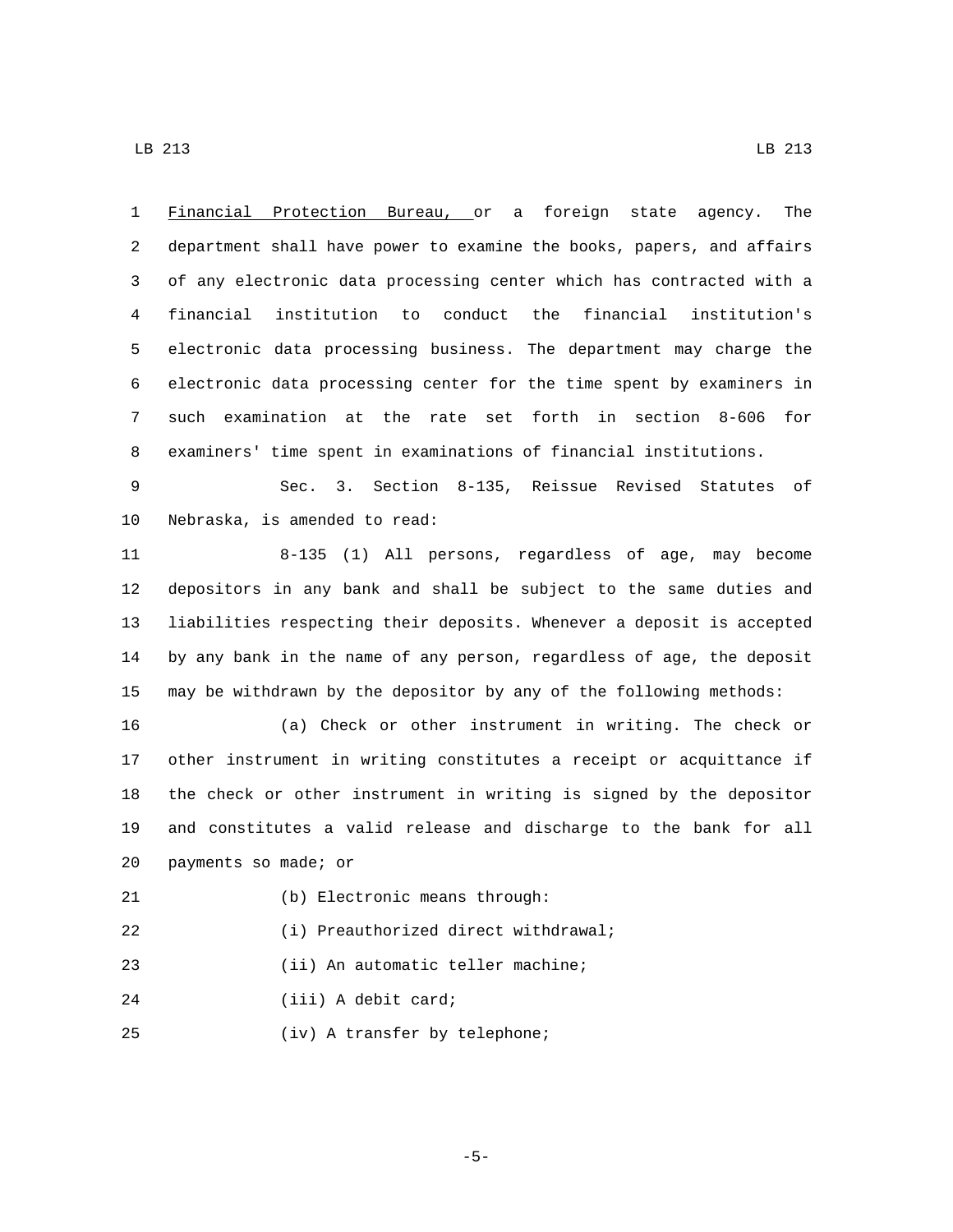| 1  | (v) A network, including the Internet; or                             |
|----|-----------------------------------------------------------------------|
| 2  | (vi) Any electronic terminal, computer, magnetic tape, or             |
| 3  | other electronic means.                                               |
| 4  | (2) This section shall not be construed to affect the                 |
| 5  | liabilities, or responsibilities of participants in an<br>rights,     |
| 6  | electronic fund transfer under the federal Electronic Fund Transfer   |
| 7  | Act, 15 U.S.C. 1693 et seq., as it the act existed on September 4,    |
| 8  | 2005, January 1, 2013, and shall not affect the legal relationships   |
| 9  | between a minor and any person other than the bank.                   |
| 10 | Sec. 4. Section 8-167.01, Reissue Revised Statutes of                 |
| 11 | Nebraska, is amended to read:                                         |
| 12 | 8-167.01 The publication requirements of section 8-167                |
| 13 | shall not apply to any bank that makes a disclosure statement         |
| 14 | available to any member of the general public upon request in         |
| 15 | compliance with the disclosure of financial information provisions of |
| 16 | 12 C.F.R. part 350, as such part existed on January 1, 2013. or 12    |
| 17 | C.F.R. section 208.17.                                                |
| 18 | Sec. 5. Section 8-1,140, Reissue Revised Statutes of                  |
| 19 | Nebraska, is amended to read:                                         |
| 20 | 8-1,140 Notwithstanding any of the other provisions of                |
| 21 | the Nebraska Banking Act or any other Nebraska statute, any bank      |
| 22 | incorporated under the laws of this state and organized under the     |
| 23 | provisions of the act, or under the laws of this state as they        |
| 24 | existed prior to May 9, 1933, shall directly, or indirectly through a |
| 25 | subsidiary or subsidiaries, have all the rights, powers, privileges,  |
|    |                                                                       |

-6-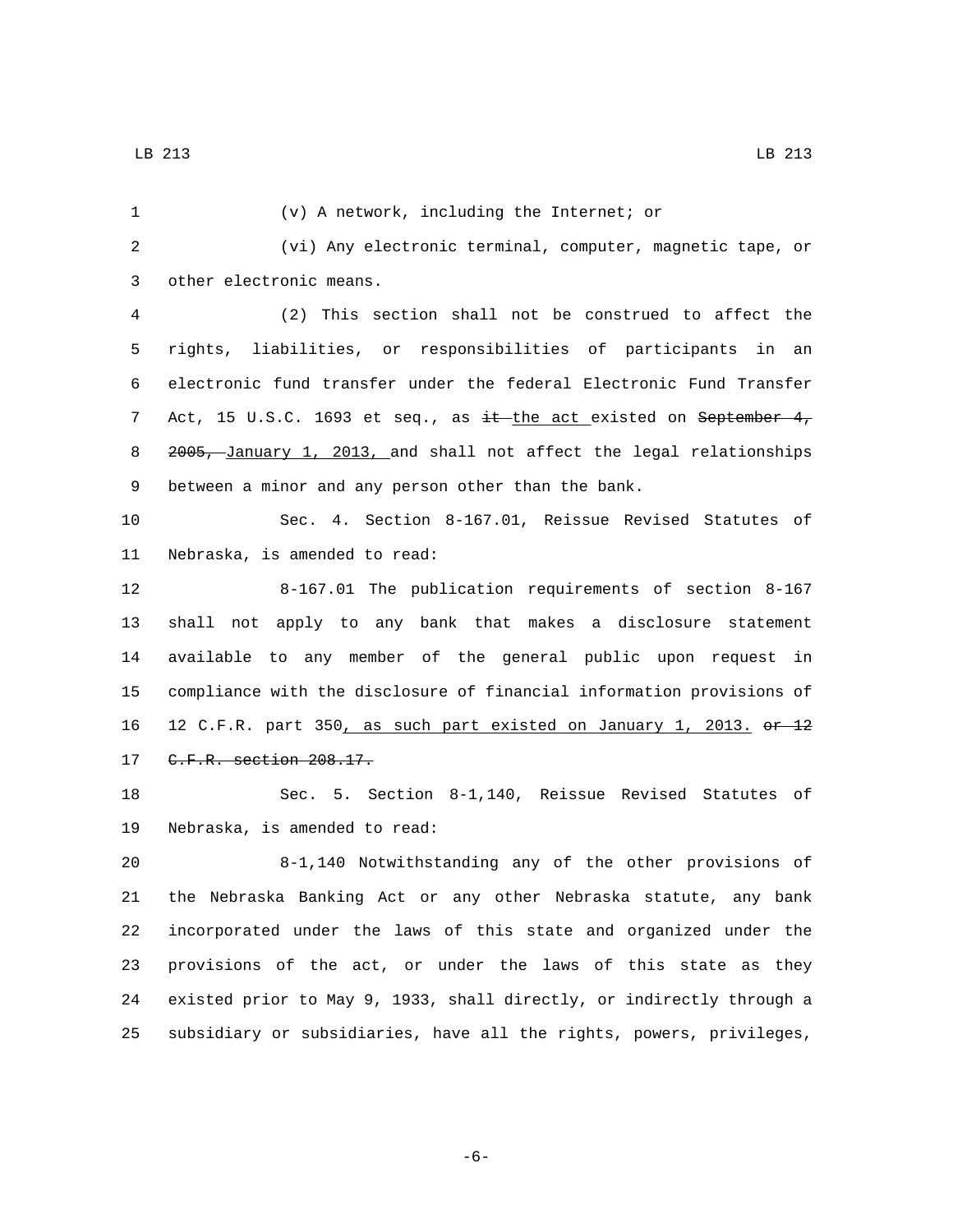7 applicable laws of this state.

 benefits, and immunities which may be exercised as of January 1, 2 2012, 2013, by a federally chartered bank doing business in Nebraska, including the exercise of all powers and activities that are permitted for a financial subsidiary of a federally chartered bank. Such rights, powers, privileges, benefits, and immunities shall not relieve such bank from payment of state taxes assessed under any

 Sec. 6. Section 8-204, Reissue Revised Statutes of 9 Nebraska, is amended to read:

 8-204 The control of the business affairs of a trust company shall be vested in a board of directors of not less than five 12 persons, all of whom shall be elected by and from its stockholders. who shall be selected at such time and in such manner as may be 14 provided by the articles of incorporation of the trust company and in 15 conformity with the Nebraska Trust Company Act. Any vacancy on the board shall be filled within ninety days by appointment by the remaining directors, and any director so appointed shall serve until the next election of directors, except that if the vacancy leaves a minimum of five directors, appointment shall be optional. The board shall select from among its number a president and secretary and shall appoint trust officers and committees as it deems necessary. The officers and committee members shall hold their positions at the discretion of the board of directors. The board of directors shall hold at least one regular meeting in each calendar quarter and shall prepare and maintain complete and accurate minutes of the proceedings

-7-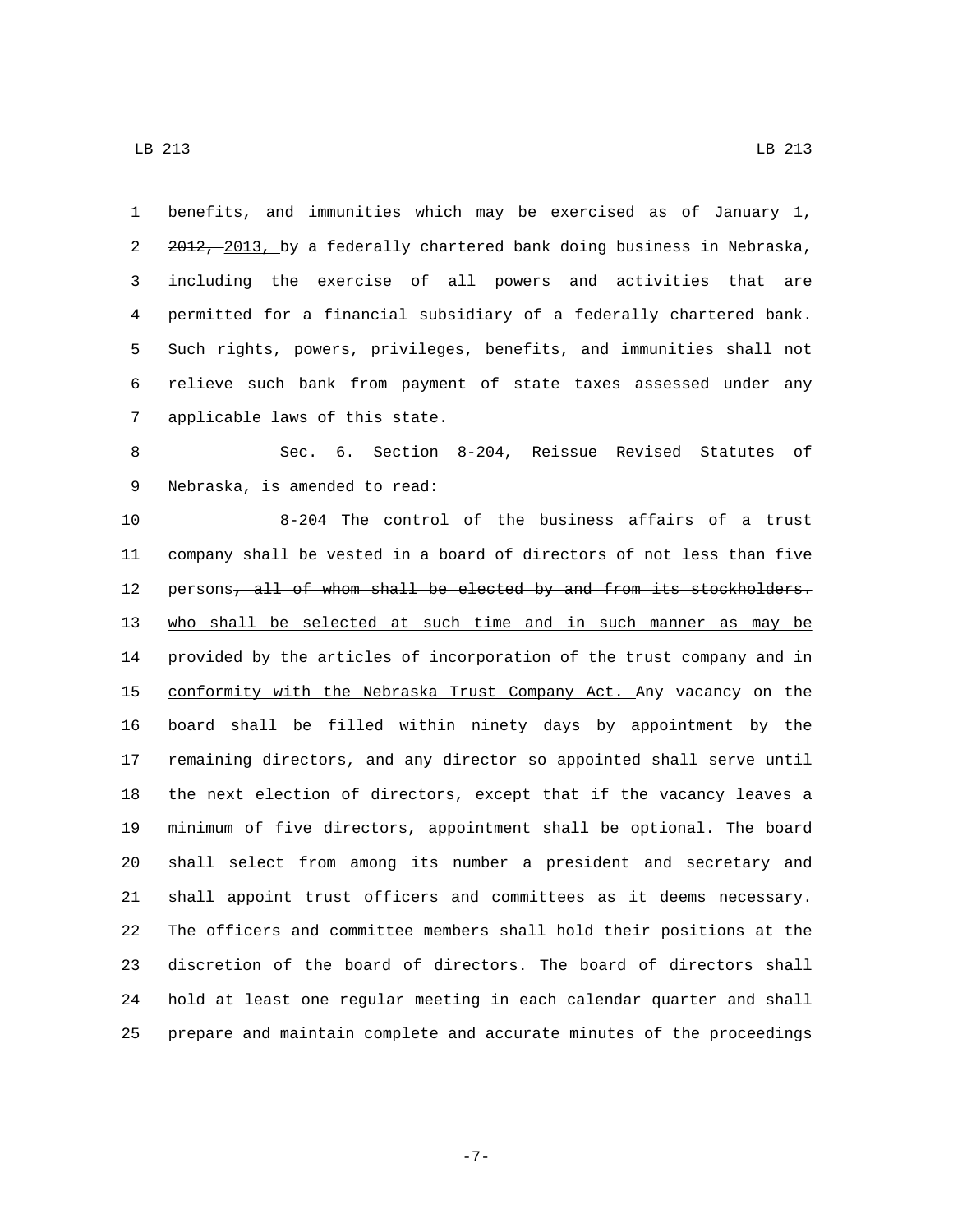1 at such meetings.

 The board of directors shall make or cause to be made each year a thorough examination of the books, records, funds, and securities held for the trust company and customer accounts. The examination may be conducted by the members of the board of directors or the board may accept an annual audit by an accountant or accounting firm approved by the Department of Banking and Finance. Any such examination or audit must comply in scope with minimum 9 standards established by the department.

 Unless the department otherwise approves, a majority of the members of the board of directors of any trust company shall be residents of this state. Reasonable efforts shall be made to acquire members of the board of directors from the county in which the trust 14 company is located. Every director shall own at least one share of 15 paid-up capital stock of the trust company or its holding company, if 16 any, in his or her name and right. Directors of trust companies shall be persons of good moral character and known integrity, business experience, and responsibility. No person shall act as such member of the board of directors of any trust company until the corporation applies for and obtains approval from the Department of Banking and 21 Finance.

 Sec. 7. Section 8-213, Reissue Revised Statutes of 23 Nebraska, is amended to read:

 8-213 In the case of national banks and federal savings associations doing business as trust companies, trust companies,

-8-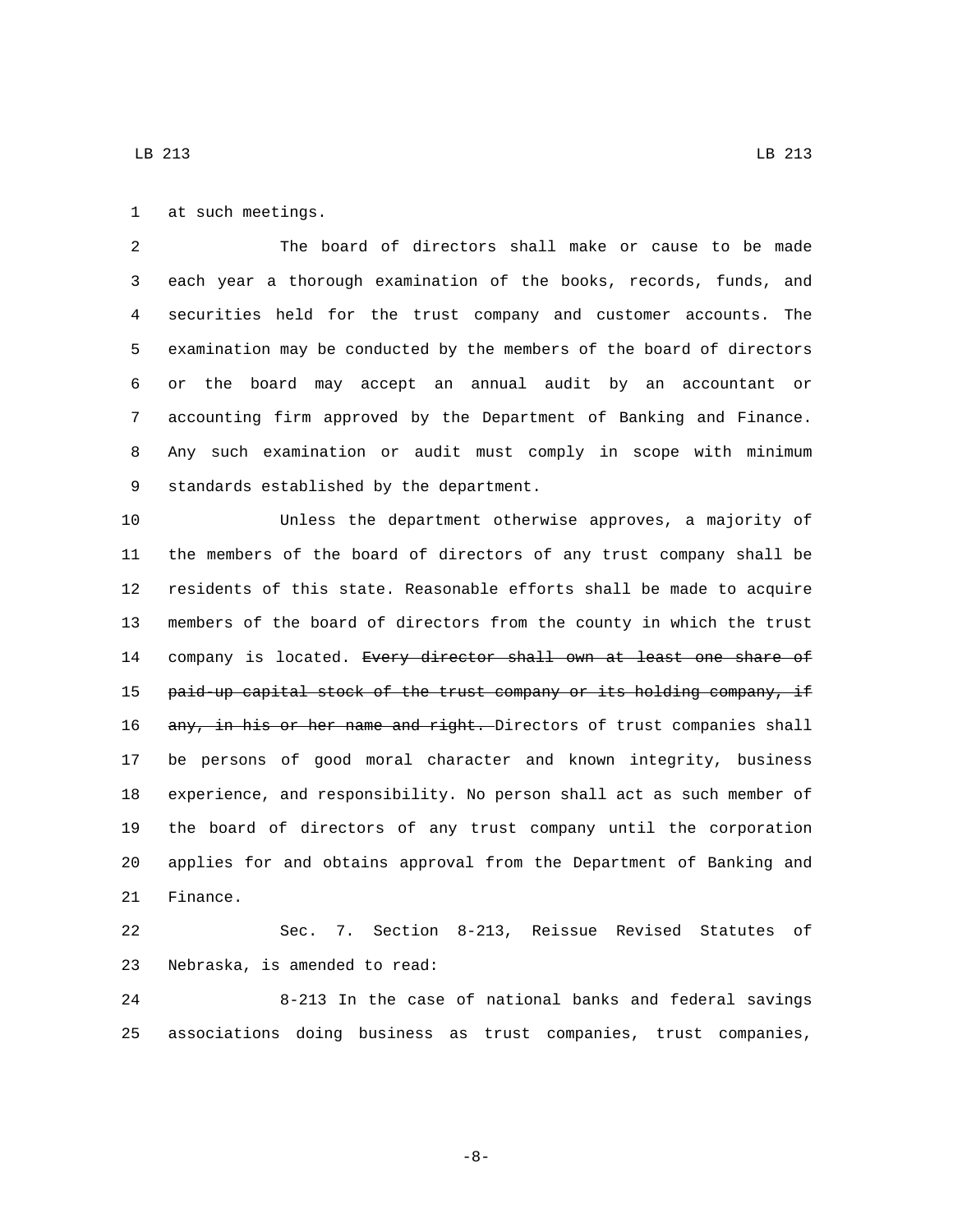federally chartered trust companies, out-of-state trust companies authorized under the Interstate Trust Company Office Act or otherwise doing business in this state, and out-of-state entities acting in a fiduciary capacity in this state, which upon insolvency are not liquidated by the Department of Banking and Finance, upon the appointment of a receiver, trustee in bankruptcy, or other liquidating agent, the department shall turn over to the receiver, trustee in bankruptcy, or other liquidating agent any securities pledged to it by the national bank, federal savings association, trust company, federally chartered trust company, out-of-state trust company authorized under the Interstate Trust Company Office Act or otherwise doing business in this state, or any out-of-state entity acting in a fiduciary capacity in this state, upon:

 (1) The entry of an order by a court having jurisdiction over a receiver, trustee in bankruptcy, or other liquidating agent of the national bank, federal savings association, trust company, federally chartered trust company, out-of-state trust company authorized under the Interstate Trust Company Office Act or otherwise doing business in this state, or any out-of-state entity acting in a fiduciary capacity in this state, ordering the department to turn over to a receiver, trustee in bankruptcy, or other liquidating agent 22 the securities pledged to the department; and

 (2) The publication of a notice for three successive weeks in some legal newspaper published in the county or, if none is published in the county, in a legal newspaper of general circulation

-9-

LB 213 LB  $\alpha$  LB  $\alpha$  LB  $\alpha$  LB  $\alpha$  LB  $\alpha$  LB  $\alpha$  LB  $\alpha$  LB  $\alpha$  LB  $\alpha$  LB  $\alpha$  LB  $\alpha$  LB  $\alpha$  LB  $\alpha$  LB  $\alpha$  LB  $\alpha$  LB  $\alpha$  LB  $\alpha$  LB  $\alpha$  LB  $\alpha$  LB  $\alpha$  LB  $\alpha$  LB  $\alpha$  LB  $\alpha$  LB  $\alpha$  LB  $\alpha$  LB  $\alpha$  LB  $\alpha$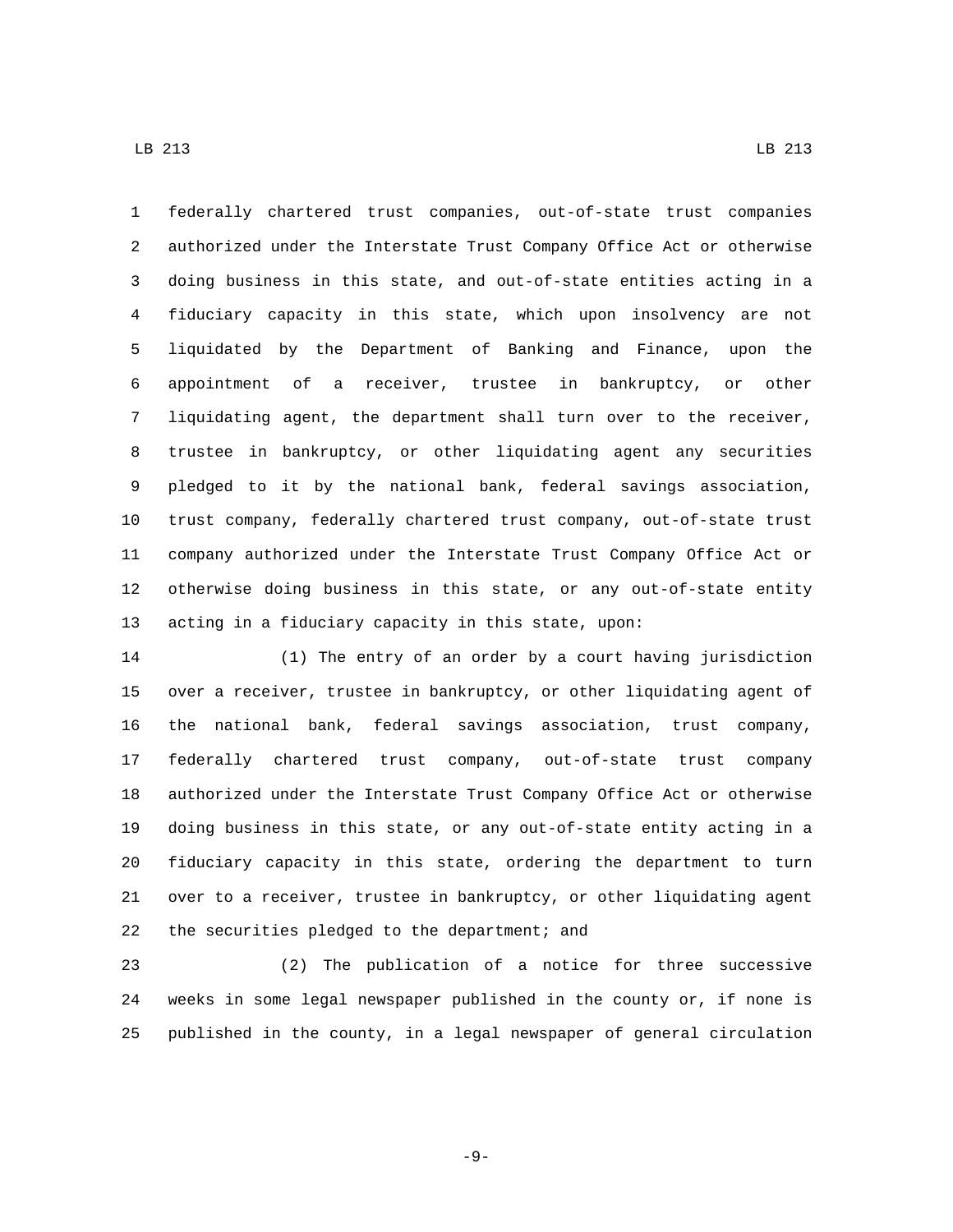in the county in which the principal place of business of the national bank, federal savings association, trust company, federally chartered trust company, out-of-state trust company authorized under the Interstate Trust Company Office Act or otherwise doing business in this state, or any out-of-state entity acting in a fiduciary capacity in this state, is located that all claims for the trust liabilities must be filed with the receiver, trustee in bankruptcy, or other liquidating agent within thirty days. In the case of national banks the notice provided for in 12 U.S.C. 193, and in the case of trust companies liquidated in bankruptcy court, the notice 11 provided for in 11 U.S.C.  $94(b)$ ,  $-342$ , shall be sufficient without further notice being given and shall be in lieu of the notice required in this subdivision. In the case of out-of-state trust companies authorized under the Interstate Trust Company Office Act or otherwise doing business in this state, or in the case of any out-of- state entity acting in a fiduciary capacity in this state, an additional notice shall be published in each county in Nebraska where the out-of-state trust company or out-of-state entity maintains an office, does business, or acts in a fiduciary capacity, or maintained an office, conducted business, or acted in a fiduciary capacity, 21 within one year prior to the insolvency.

 Sec. 8. Section 8-355, Reissue Revised Statutes of 23 Nebraska, is amended to read:

 8-355 Notwithstanding any of the provisions of Chapter 8, article 3, or any other Nebraska statute, except as provided in

 $-10-$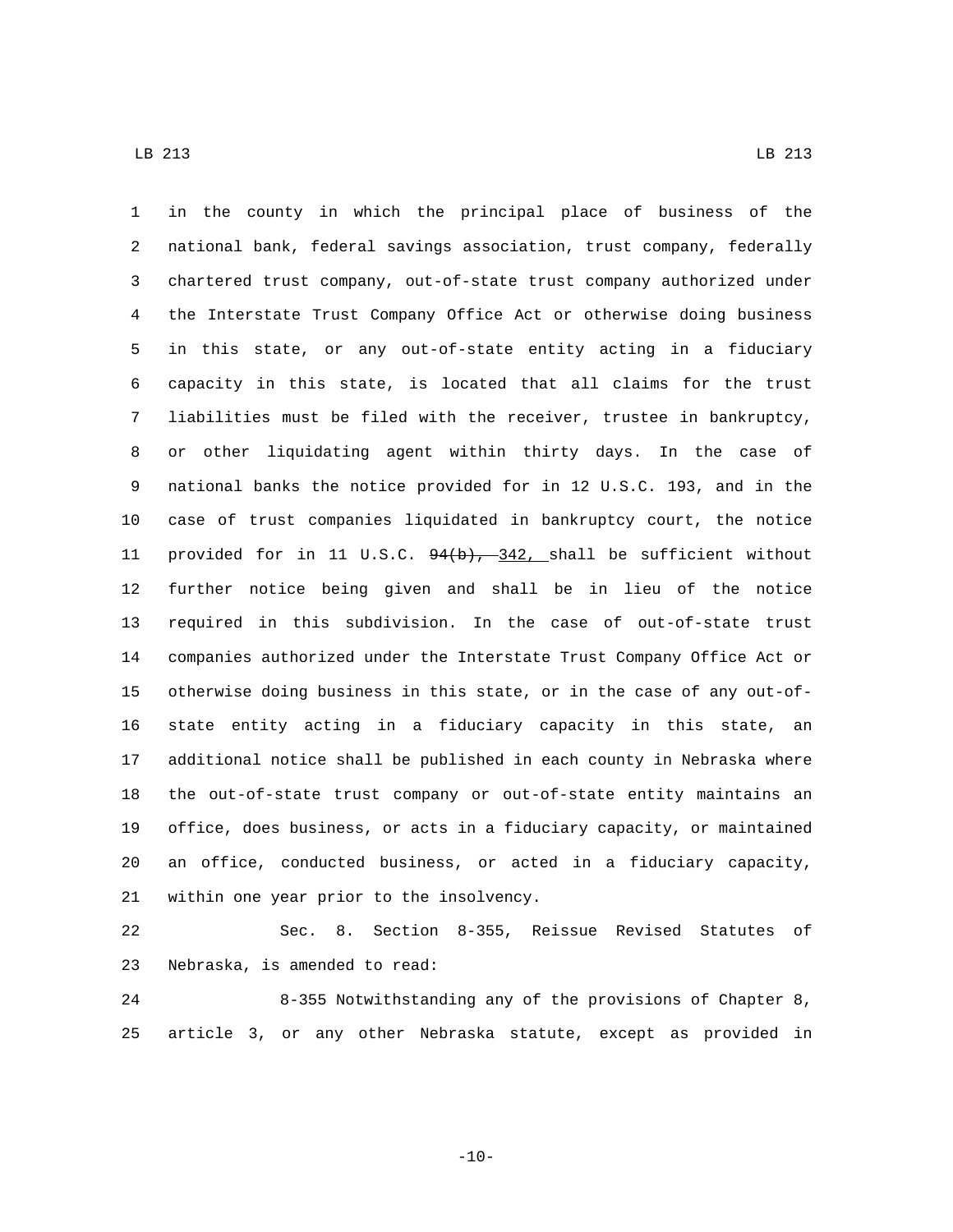section 8-345.02, any association incorporated under the laws of the State of Nebraska and organized under the provisions of such article shall have all the rights, powers, privileges, benefits, and 4 immunities which may be exercised as of January 1, 2012, 2013, by a federal savings and loan association doing business in Nebraska. Such rights, powers, privileges, benefits, and immunities shall not relieve such association from payment of state taxes assessed under 8 any applicable laws of this state.

 Sec. 9. Section 8-702, Reissue Revised Statutes of 10 Nebraska, is amended to read:

 8-702 (1) Except as provided in subsection (2) of this section, any banking institution organized under the laws of this state shall, before a charter may be issued, enter into such contracts, incur such obligations, and generally do and perform any and all such acts and things whatsoever as may be necessary or appropriate in order to obtain membership in the Federal Deposit Insurance Corporation and provide for insurance of deposits in the banking institution. Any banking institution may take advantage of any and all memberships, loans, subscriptions, contracts, grants, rights, or privileges which may at any time be available or inure to banking institutions or to their depositors, creditors, stockholders, conservators, receivers, or liquidators by virtue of those provisions of section 8 of the Federal Banking Act of 1933 (section 12B of the Federal Reserve Act, as amended) which establish the Federal Deposit Insurance Corporation and provide for the insurance of deposits or of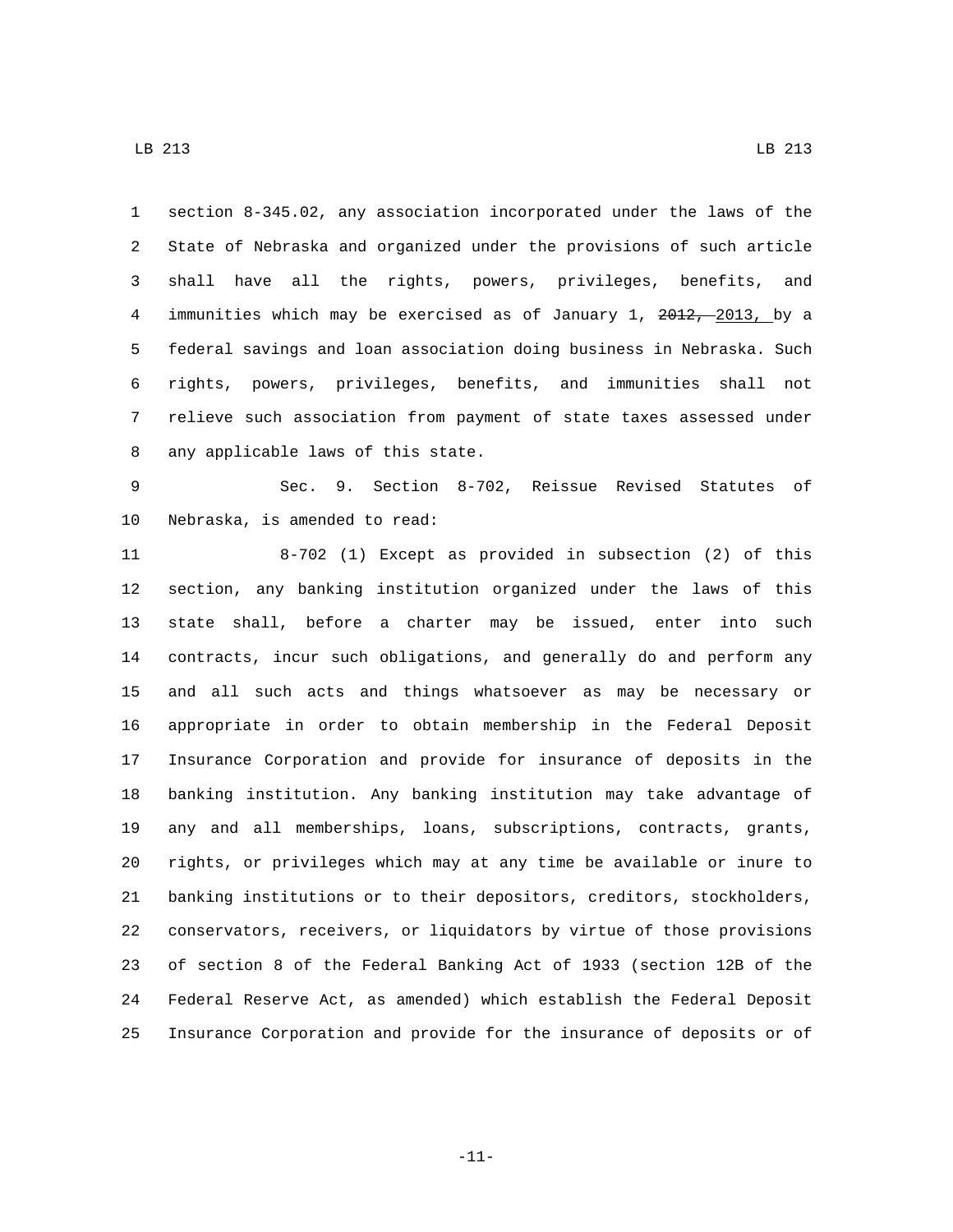any other provisions of that or of any other act or resolution of Congress to aid, regulate, or safeguard banking institutions and their depositors, including any amendments of the same or any substitutions therefor. Any banking institution may also subscribe for and acquire any stock, debentures, bonds, or other types of securities of the Federal Deposit Insurance Corporation and comply with the lawful regulations and requirements from time to time issued 8 or made by such corporation.

 (2)(a) A banking institution which has not complied with subsection (1) of this section and which was in operation on September 4, 2005, may continue to operate if it provides notice to depositors and holders of savings certificates, certificates of indebtedness, or other similar instruments that such deposits or instruments are not insured. Such notice shall be given (i) on the date any such deposit, savings certificate, certificate of indebtedness, or similar instrument is created for deposits made and instruments created on or after October 1, 1984, and (ii) annually on October 1 thereafter as follows: AS PROVIDED BY THE LAWS OF THE STATE OF NEBRASKA YOU ARE HEREBY NOTIFIED THAT YOUR DEPOSIT, SAVINGS CERTIFICATE, CERTIFICATE OF INDEBTEDNESS, OR OTHER SIMILAR INSTRUMENT IS NOT INSURED. Any advertising conducted by such banking institution shall in each case state: THE DEPOSITS, SAVINGS CERTIFICATES, CERTIFICATES OF INDEBTEDNESS, OR SIMILAR INSTRUMENTS OF THIS INSTITUTION ARE NOT INSURED. The banking institution shall also display such notice in one or more prominent places in all facilities

-12-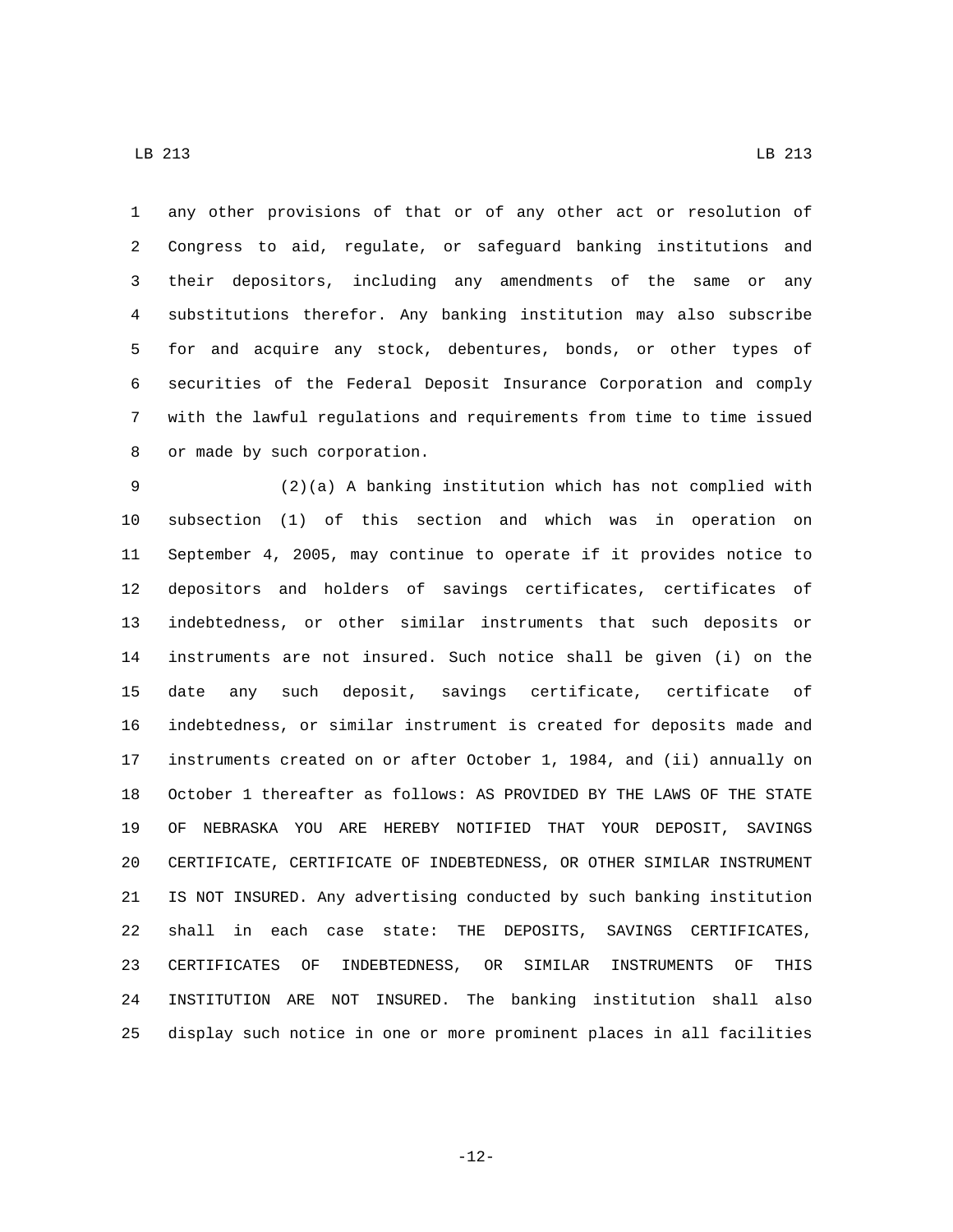in which the institution operates. All such notices and statements shall be given in large or contrasting type in such a manner that such notices shall be conspicuous. Each willful failure to give the notice prescribed in subdivision (2)(a) of this section shall constitute a Class II misdemeanor. All officers and directors of any such banking institution shall be jointly and severally responsible for the issuance of the notices described in subdivision (2)(a) of this section in the form and manner described. The banking institution shall annually by November 1 file proof of compliance with subdivision (2)(a) of this section with the Department of

11 Banking and Finance.

 (b) Effective July 31, 2010, or within one hundred eighty 13 days after the Nationwide Mortgage Licensing System and Registry is 14 capable of accepting such registrations, whichever occurs later, any Any banking institution described in subdivision (a) of this subsection that employs mortgage loan originators, as defined in section 45-702, shall register such employees with the Nationwide Mortgage Licensing System and Registry, as defined in section 45-702, by furnishing the following information concerning the employees' identities to the Nationwide Mortgage Licensing System and Registry:

 (i) Fingerprints for submission to the Federal Bureau of Investigation, and any governmental agency or entity authorized to receive such information, for a state and national criminal history 24 background check; and

(ii) Personal history and experience, including

-13-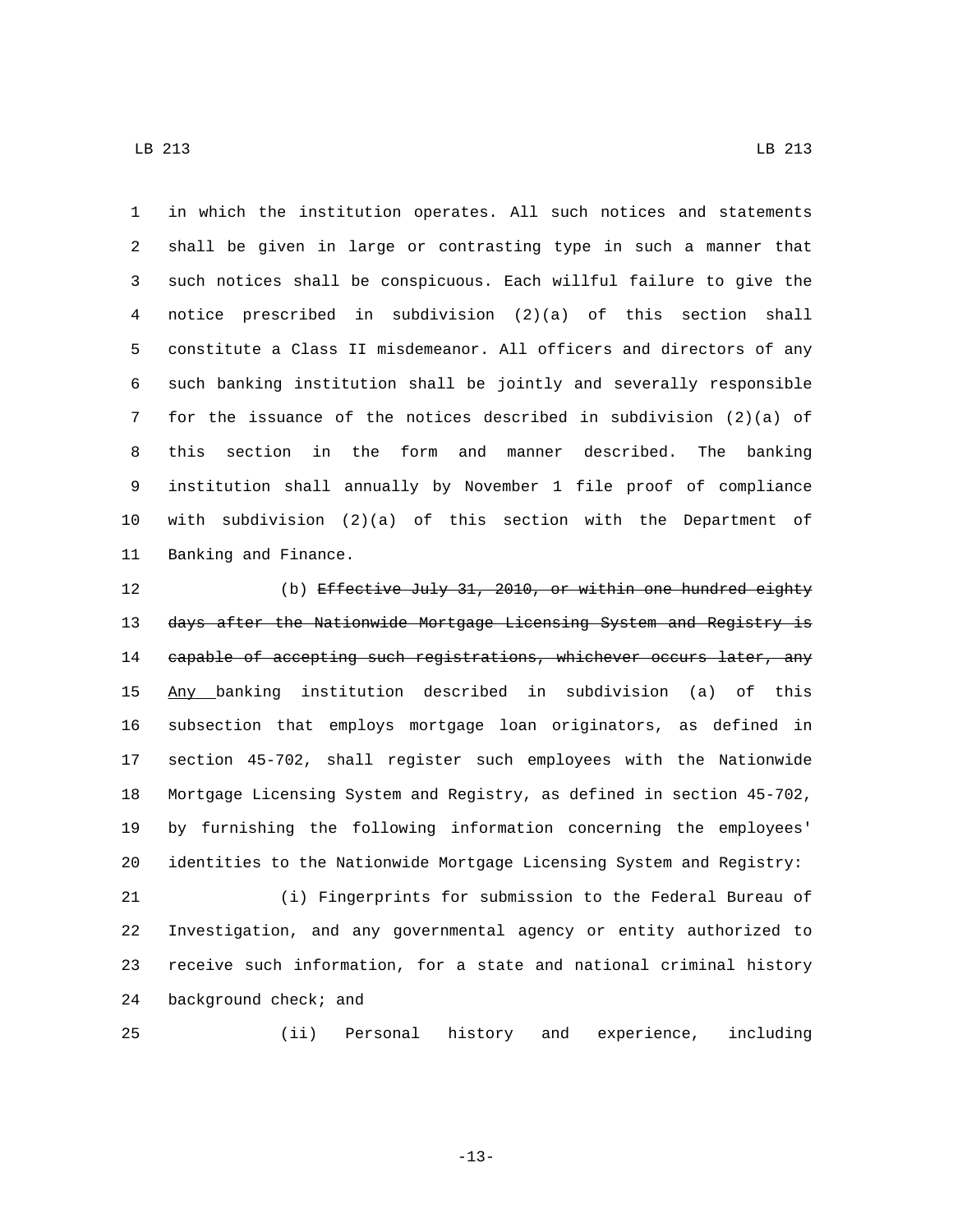authorization for the Nationwide Mortgage Licensing System and Registry to obtain information related to any administrative, civil, or criminal findings by any governmental jurisdiction.

 (3) The charter of any banking institution which fails to comply with the provisions of this section shall be automatically forfeited and such banking institution shall be liquidated and dissolved, either voluntarily by its board of directors under the supervision of the department or involuntarily by the department as in cases of insolvency, except that such charter shall not be automatically forfeited for failure to comply with subdivision (2)(b) of this section if the banking institution cures such violation within sixty days after receipt of notice of such violation from the Department of Banking and Finance. Any banking institution whose charter is automatically forfeited under the provisions of this subsection which continues to engage in the business for which it had been chartered after such forfeiture, as well as the directors and officers thereof, shall be subject to the penalties provided by law for illegally engaging in the business of banking.

 Sec. 10. Section 8-705, Reissue Revised Statutes of 20 Nebraska, is amended to read:

 8-705 The Director of Banking and Finance is authorized to accept in his or her discretion, in lieu of any examination authorized by the laws of this state to be conducted by his or her department of a banking institution, the examination that may have been made of such banking institution within a reasonable period by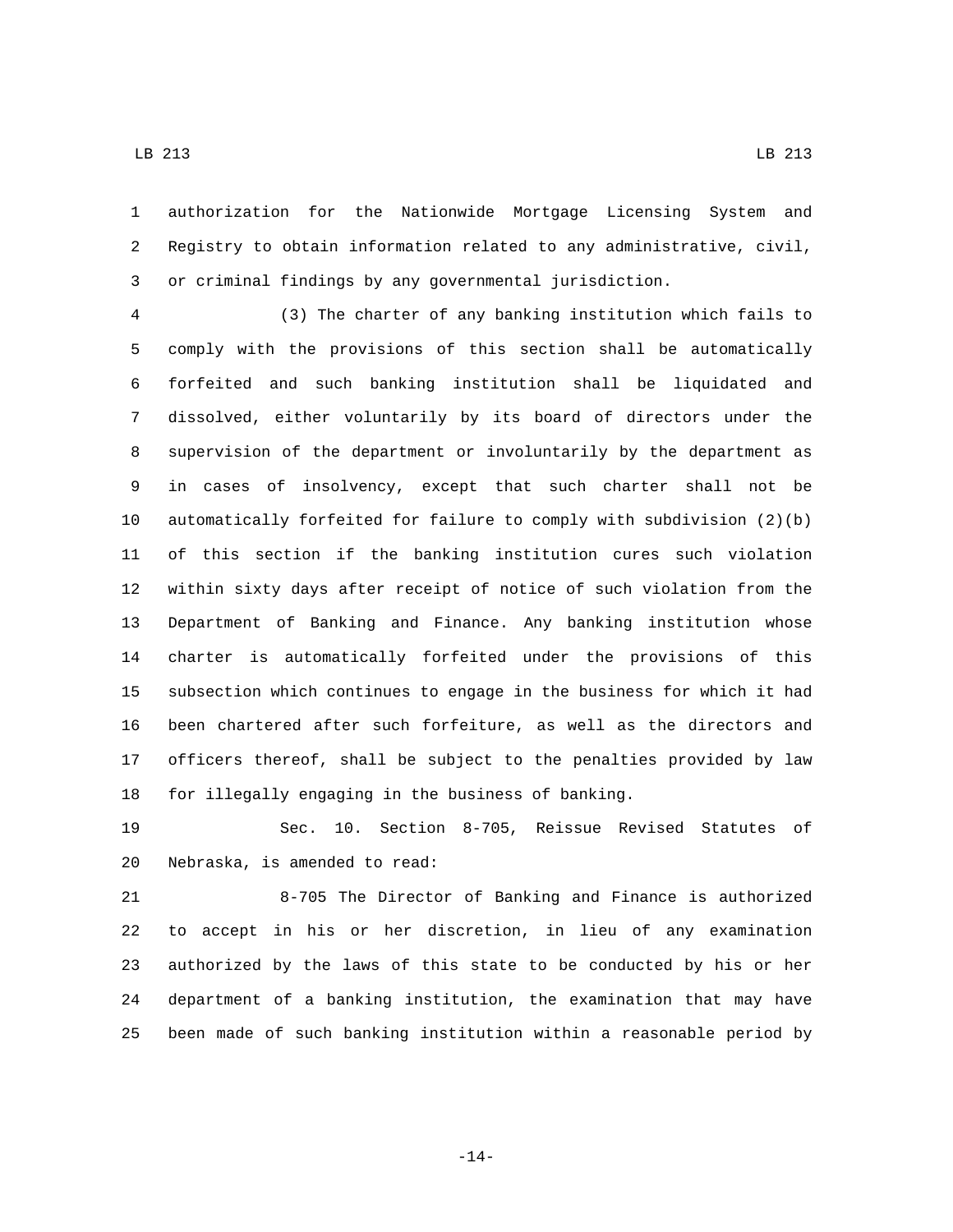the Federal Deposit Insurance Corporation, the Federal Reserve Board, 2 the Comptroller of the Currency, the Consumer Financial Protection Bureau, or a foreign state agency if a copy of the examination is furnished to the director. The director may also in his or her discretion accept any report relative to the condition of a banking institution which may have been obtained by the Federal Deposit Insurance Corporation, the Federal Reserve Board, the Comptroller of 8 the Currency, the Consumer Financial Protection Bureau, or a foreign state agency within a reasonable period in lieu of a report authorized by the laws of this state to be required of such institution by his or her department if a copy of such report is 12 furnished to the director.

 As used in this section, unless the context otherwise requires, foreign state agency shall mean any duly constituted regulatory or supervisory agency which has authority over financial institutions and which is created under the laws of any other state, any territory of the United States, Puerto Rico, Guam, American Samoa, the Trust Territory of the Pacific Islands, or the Virgin Islands or which is operating under the code of law for the District 20 of Columbia.

 Sec. 11. Section 8-706, Reissue Revised Statutes of 22 Nebraska, is amended to read:

 8-706 The Director of Banking and Finance may furnish to the Federal Deposit Insurance Corporation, the Federal Reserve Board, 25 the Comptroller of the Currency, the Consumer Financial Protection

LB 213 LB  $\alpha$  LB  $\alpha$  LB  $\alpha$  LB  $\alpha$  LB  $\alpha$  LB  $\alpha$  LB  $\alpha$  LB  $\alpha$  LB  $\alpha$  LB  $\alpha$  LB  $\alpha$  LB  $\alpha$  LB  $\alpha$  LB  $\alpha$  LB  $\alpha$  LB  $\alpha$  LB  $\alpha$  LB  $\alpha$  LB  $\alpha$  LB  $\alpha$  LB  $\alpha$  LB  $\alpha$  LB  $\alpha$  LB  $\alpha$  LB  $\alpha$  LB  $\alpha$  LB  $\alpha$ 

-15-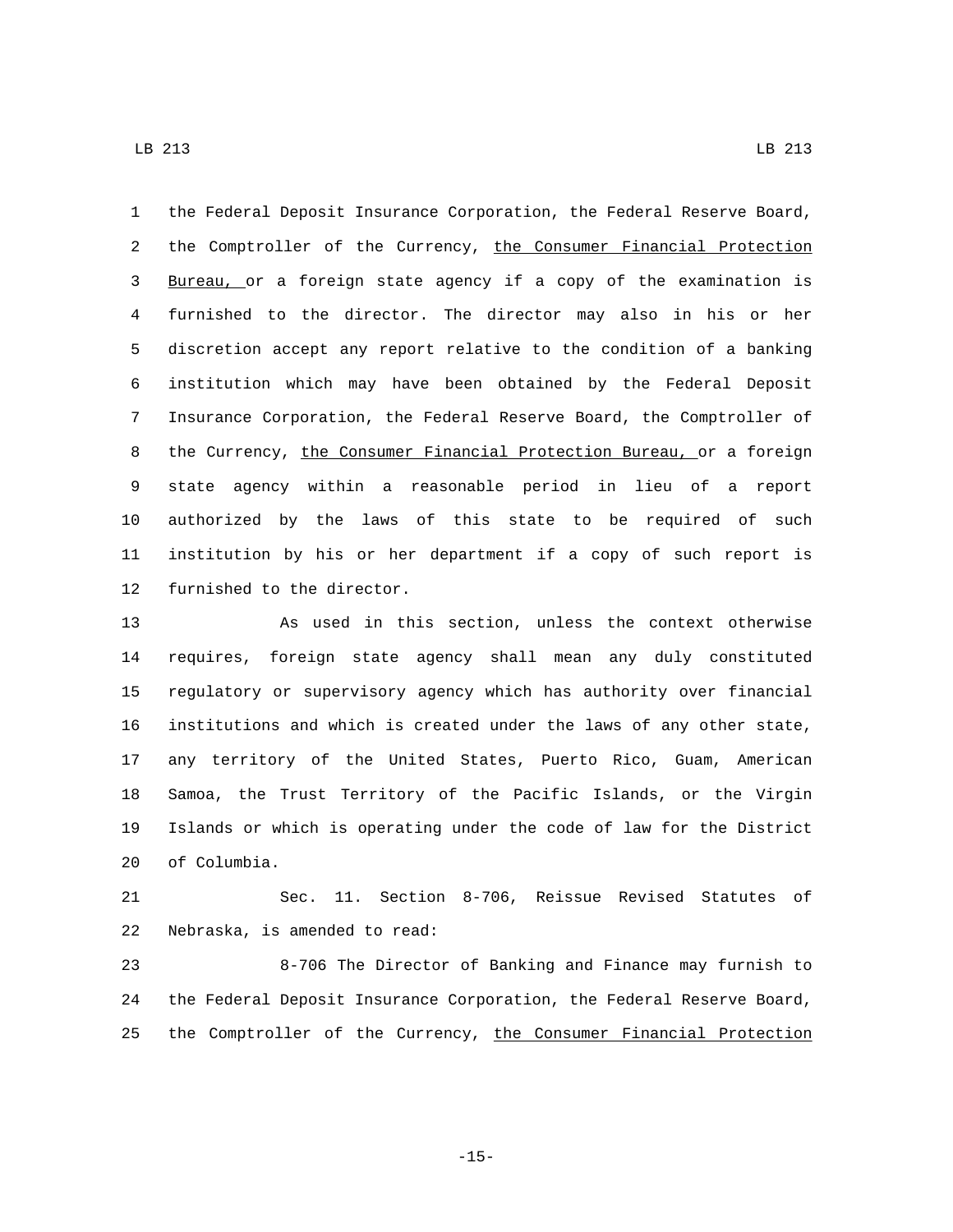Bureau, or a foreign state agency, or to any official or examiner thereof, a copy or copies of any or all examinations made of any such banking institution and of any or all reports made by it and shall give access and disclose to the Federal Deposit Insurance Corporation, the Federal Reserve Board, the Comptroller of the Currency, the Consumer Financial Protection Bureau, or a foreign state agency, or to any official or examiner thereof, any and all information possessed by the office of the director with reference to the conditions or affairs of any such insured institution. Nothing in this section shall be construed to limit the duty of any banking institution in this state, deposits in which are to any extent insured under the provisions of section 8 of the Banking Act of 1933 (section 12B of the Federal Reserve Act, as amended), or of any amendment of or substitution for the same, to comply with the provisions of such act, its amendments or substitutions, or the requirements of the Federal Deposit Insurance Corporation relative to examinations and reports, nor to limit the powers of the director with reference to examinations and reports under existing law.

 As used in this section, unless the context otherwise requires, foreign state agency shall mean any duly constituted regulatory or supervisory agency which has authority over financial institutions and which is created under the laws of any other state, any territory of the United States, Puerto Rico, Guam, American Samoa, the Trust Territory of the Pacific Islands, or the Virgin Islands or which is operating under the code of law for the District

-16-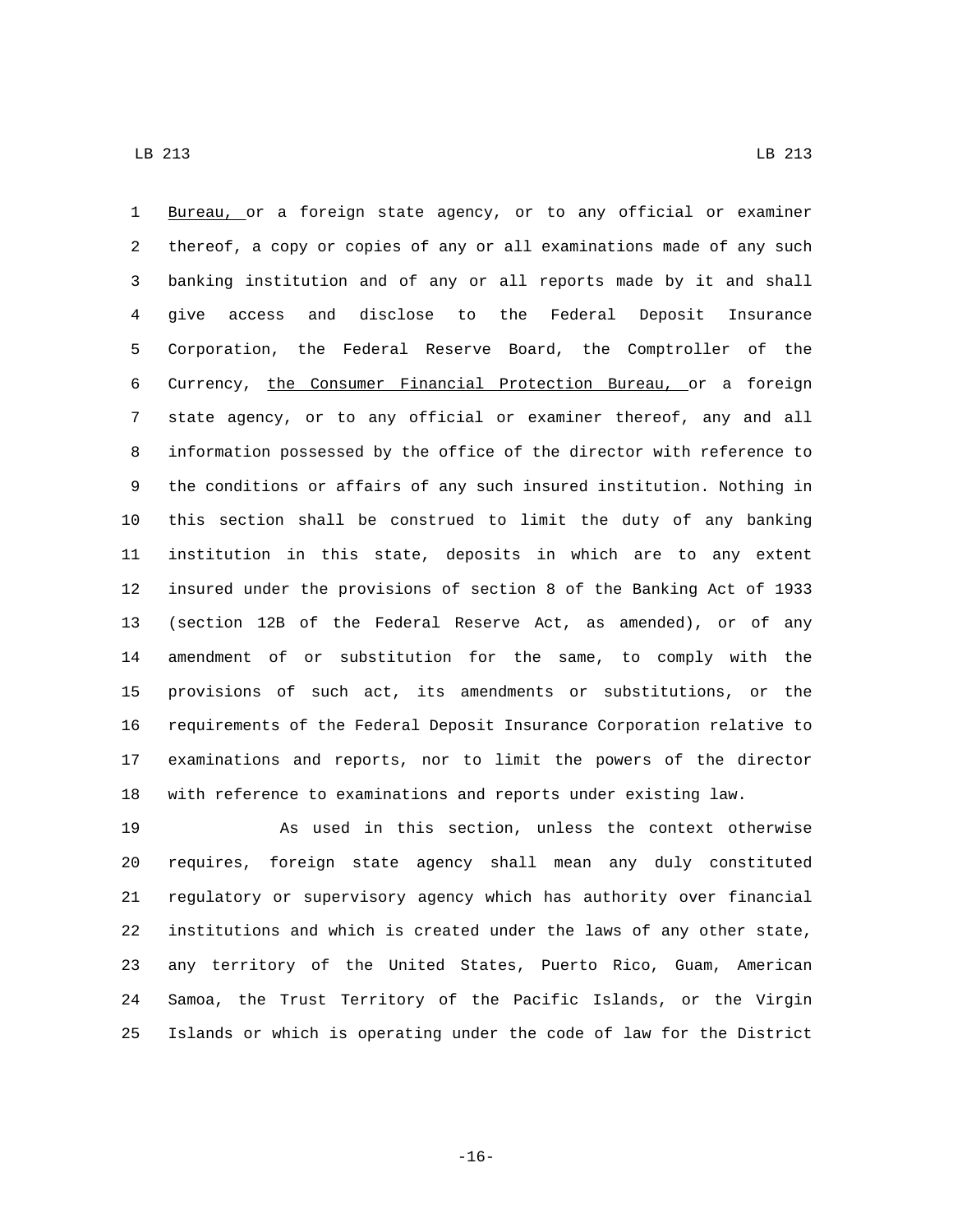of Columbia.1

 Sec. 12. Section 8-915, Reissue Revised Statutes of Nebraska, is amended to read:3

 8-915 The director may make examinations of any bank holding company with one or more state-chartered bank subsidiaries and each state-chartered bank subsidiary thereof, the cost of which shall be assessed, in the manner set forth in sections 8-605 and 8-606, against and paid for by such bank holding company. The director may accept reports of examination made by the Federal Reserve Board, the Comptroller of the Currency, the Consumer Financial Protection Bureau, the Federal Deposit Insurance Corporation, or a foreign state agency in lieu of making an examination by the department. The director may provide reports of examination conducted by the department or other confidential information to any of such regulatory entities. The director may contract with any of such regulatory entities to conduct and pay for such an examination for the department. The director may contract with any of such regulatory entities to conduct and receive payment for such an examination for any of such regulatory entities. The director may enter into cooperative agreements with any or all of such regulatory entities to foster the purposes of the Nebraska Bank 22 Holding Company Act of 1995.

 Sec. 13. Section 21-17,115, Reissue Revised Statutes of 24 Nebraska, is amended to read:

21-17,115 Notwithstanding any of the other provisions of

-17-